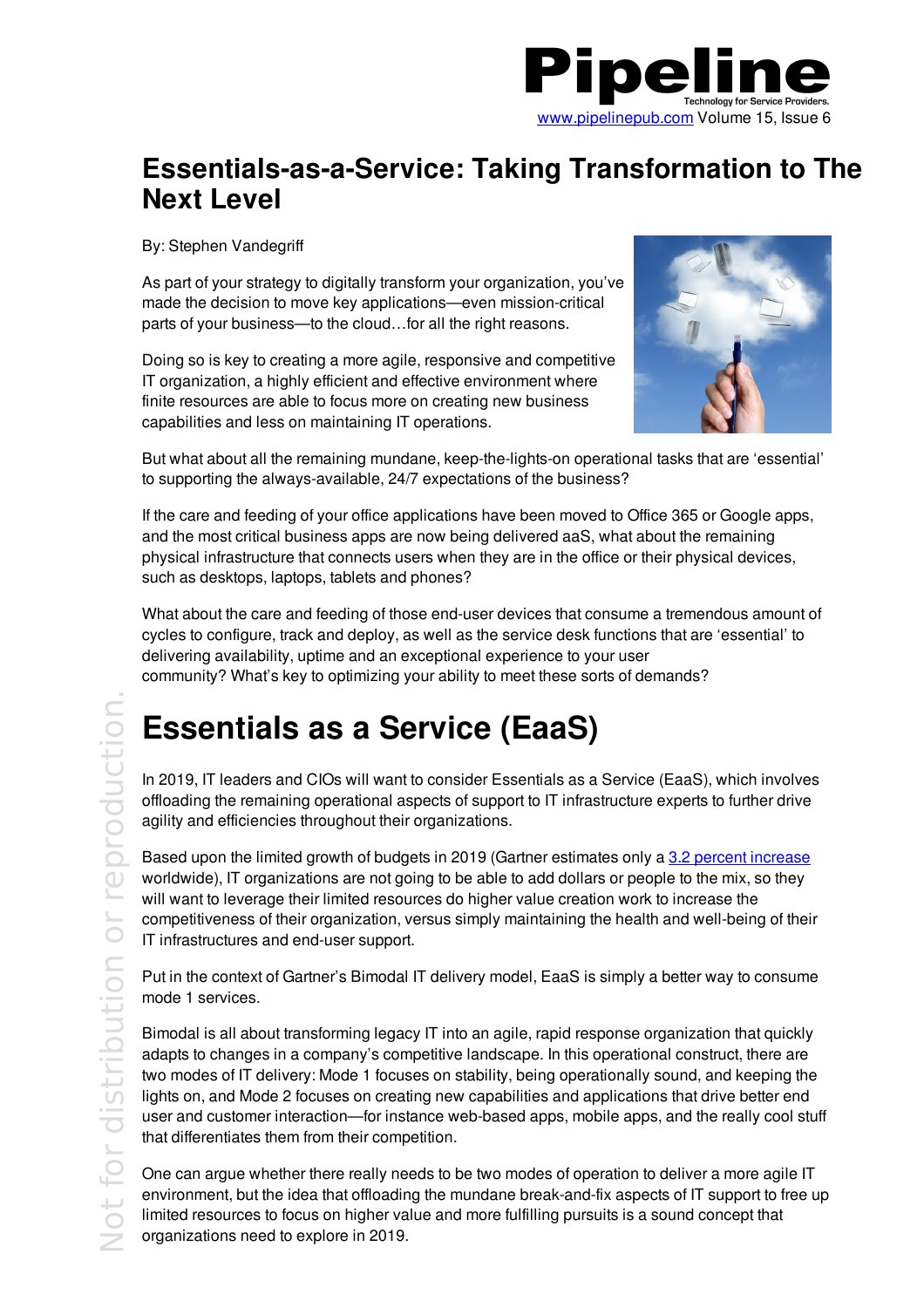## **Delivering to new expectations**

In addition to helping organizations more rapidly respond to the needs of the business, EaaS can also help organizations deliver to the heightened expectations of the new demographics made up of Millennials and Gen X or Zs. In reality, that's all about delivering an exceptional customer experience, whether that is to an internal customer like an end user, or an external customer buying a product or service.

Today's customers expect an experience that is highly available anytime, anyplace, on any device; and an experience that is simple, intuitive and secure.

The question is, does an IT organization want to invest the time, money and resources to set up and maintain an operational support structure to deliver this heightened level of user experience, or should they leverage an EaaS provider that specializes in delivering that experience as a consumable service, as a contracted outcome?

Does it really make sense, given your strategy of offloading operational tasks, to focus on highervalue business targets, to invest in global, follow-the-sun 24/7/365 multilingual end-user support with predictive, proactive, automated intelligence, natural language and omni-channel support? Or is it better to leverage an EaaS provider that delivers these state-of-the-art support services, which are designed and created to deliver an exceptional end-user experience?

# **A closer look at the 'Essentials'**

**Uptime and reliability** – For a truly exceptional experience, people need to stay connected to their technology. The reality of delivering to the everything-on-demand, need-it-now, consumer-driven expectations today's end users is that downtime, interruptions in service and slow performance are simply unacceptable.

EaaS providers are constantly looking for ways to infuse innovation in the form of tools, process and automation into their service offerings to improve uptime, reduce clients' costs and enhance the end-user experience. Today, delivering to standard expectations and even satisfying SLAs and KPIs are table stakes. Organizations are looking for new ideas and enhanced services that save time and money, increase efficiencies and reduce ticket counts—and that's all about delivering innovation.

From a support standpoint, the goal is to eliminate issues proactively, so an interruption to the user never happens—and, if there is an issue, to resolve it faster so the user is impacted as little as possible.

This includes employing leading edge technologies such as automated self-healing to capture and resolve issues in real-time, and predictive analysis to mitigate issues before end-user escalations. It also includes proactive analytics detailing the health of a device as well as the ability to look back retrospectively to determine the root cause of an issue. And finally, enabling self-help interfaces to allow end users to hit an 'easy button' for one-click resolutions to fix issues without having to call for help.

**Kiosks and Genius Bars** – A challenge facing companies today is how to provide instant access and support to users in a consumer-oriented environment. In 2019, a trend that IT organizations will want to consider is leveraging an EaaS provider to deliver technical support via café-like locations in high-traffic areas on corporate campuses convenient for end users. These walk-up support desks are staffed with qualified technicians with great customer service skills. Quick fixes are performed immediately or loaners are provided for longer repair. Kiosks and Genius Bars are also used to showcase approved corporate technologies as in an Apple or Verizon store.

This strategy is a great way to support traditional workers who demand the most out of technology and to hyper-enable tech-savvy workers who bring their own devices (BYOD) to work.